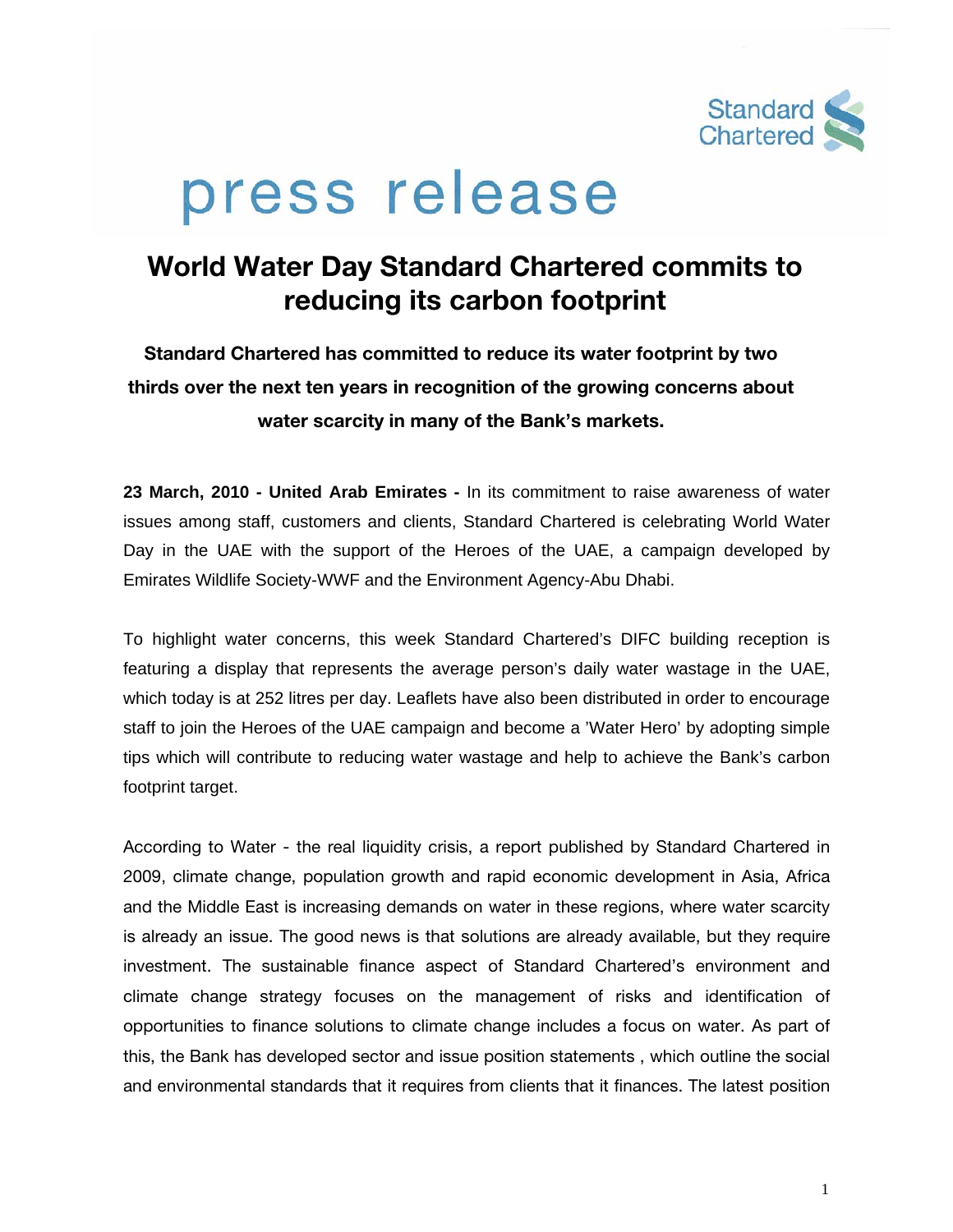statement to be developed focuses on water, and has been released publicly today in recognition of World Water Day.

### **About World Water Day**

World Water Day is an annual event coordinated by UN-Water, aiming to raise awareness of the importance of water as a resource, and of water issues such as poor management, availability and quality.

The theme of this year's World Water Day is ''Clean water for a healthy world'', which reflects the importance of water quality alongside quantity and availability. Water sustains all life on earth, and as such the quality of life is directly dependent on the quality of water. Poor water quality can negatively affect the wellbeing of human and animal life, and of the environment.

#### **-ENDS-**

**For further information please contact:** 

**Lilian Yong-Babani Head of External Affairs, MENA & Pakistan T: +971 4 508 3221 Lilian.Yong-Babani@sc.com**

**Sarah Khan Corporate Affairs Officer T: +971 4 508 2652 Sarah.Khan@sc.com** 

#### **Standard Chartered – leading the way in Asia, Africa and the Middle East**

Standard Chartered PLC, listed on both London and Hong Kong stock exchanges, ranks among the top 20 companies in the FTSE-100 by market capitalisation. The London-headquartered Group has operated for over 150 years in some of the world's most dynamic markets, leading the way in Asia, Africa and the Middle East. We have produced seven years of record income and profit, primarily as a result of organic growth.

Standard Chartered aspires to be the best international bank for its customers across its markets. The Group earns around 90 per cent of its income and profits in Asia, Africa and the Middle East, from its Wholesale and Consumer Banking businesses. The Group has 1700 branches and outlets located in 70 countries. The extraordinary growth of its markets and businesses creates exciting and challenging international career opportunities.